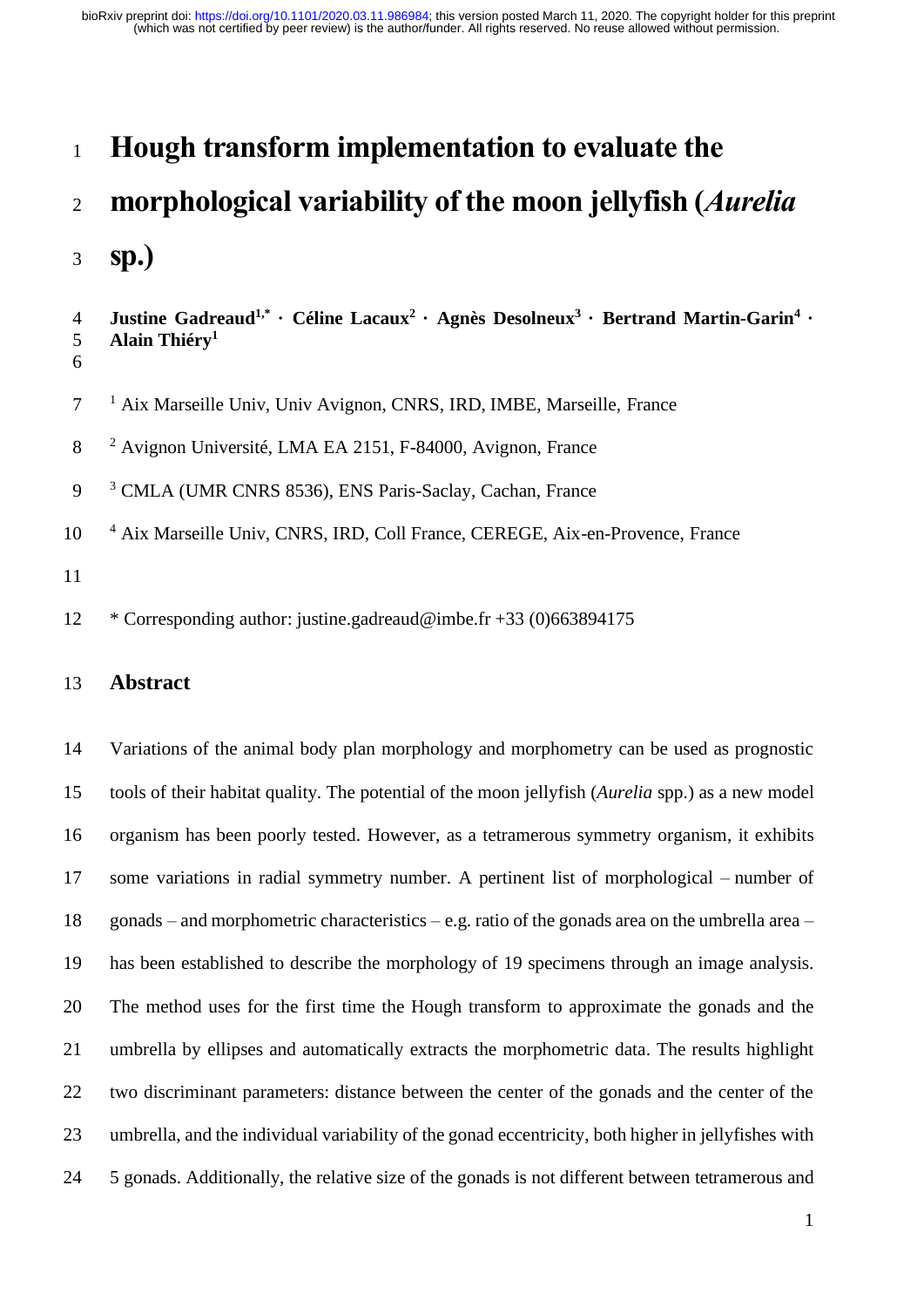non-tetramerous jellyfishes bringing some hypothesis about fitness advantages or disadvantages. Combined to ecotoxicological bioassays to better understand the causes of this developmental alteration, this optimizable method can become a powerful tool in the symmetry description of an *in situ* population.

**Keywords** Jellyfish · Morphometry · Symmetry disorder · Hough transform

## **Introduction**

## *Jellyfish proliferations and asymmetric specimens of* Aurelia *spp.*

 Over the last decades, the proliferation of adult jellyfishes has increased worldwide both in intensity and frequency along many marine coastal areas causing harmful societal inconveniences for industry and populations such as reduction of the fishery production, tourism, stinging of swimmers, etc. (Dong et al. 2010; Purcell et al. 2007; Richardson et al. 2009). It is commonly accepted that part of these blooms are a consequence of environmental changes often induced by intensive anthropogenic disturbance (Purcell 2005; Richardson et al. 2009) such as eutrophication, overfishing, translocation, habitat modification, etc. (Dong et al. 2010; Purcell 2005; Purcell et al. 2007; Richardson et al. 2009). The moon jellyfish *Aurelia* sp. is a diploblastic Semaeostomeae cnidarian with a worldwide distribution and the most common jellyfish in Europe coastal environments (Yuan et al. 2008). Scyphomedusae including moon jellyfish are tetramerous by definition with a stomach divided in four gastro-gonadic pouches by mesenteries in the center of their umbrella [\(Fig.](#page-2-0) **1**A). However, it can exhibit some variations in radial symmetry number (Brusca et al. 2016) [\(Fig.](#page-2-0) **1**B and C). The proportion of the non- tetramerous specimen in wild population has been estimated around 2 % and sparsely varies depending on the location (Gershwin 1999). The public aquariums also notice around 6–15 % of non-tetramerous jellyfishes in their populations (**[Tab.](#page-7-0) 2**).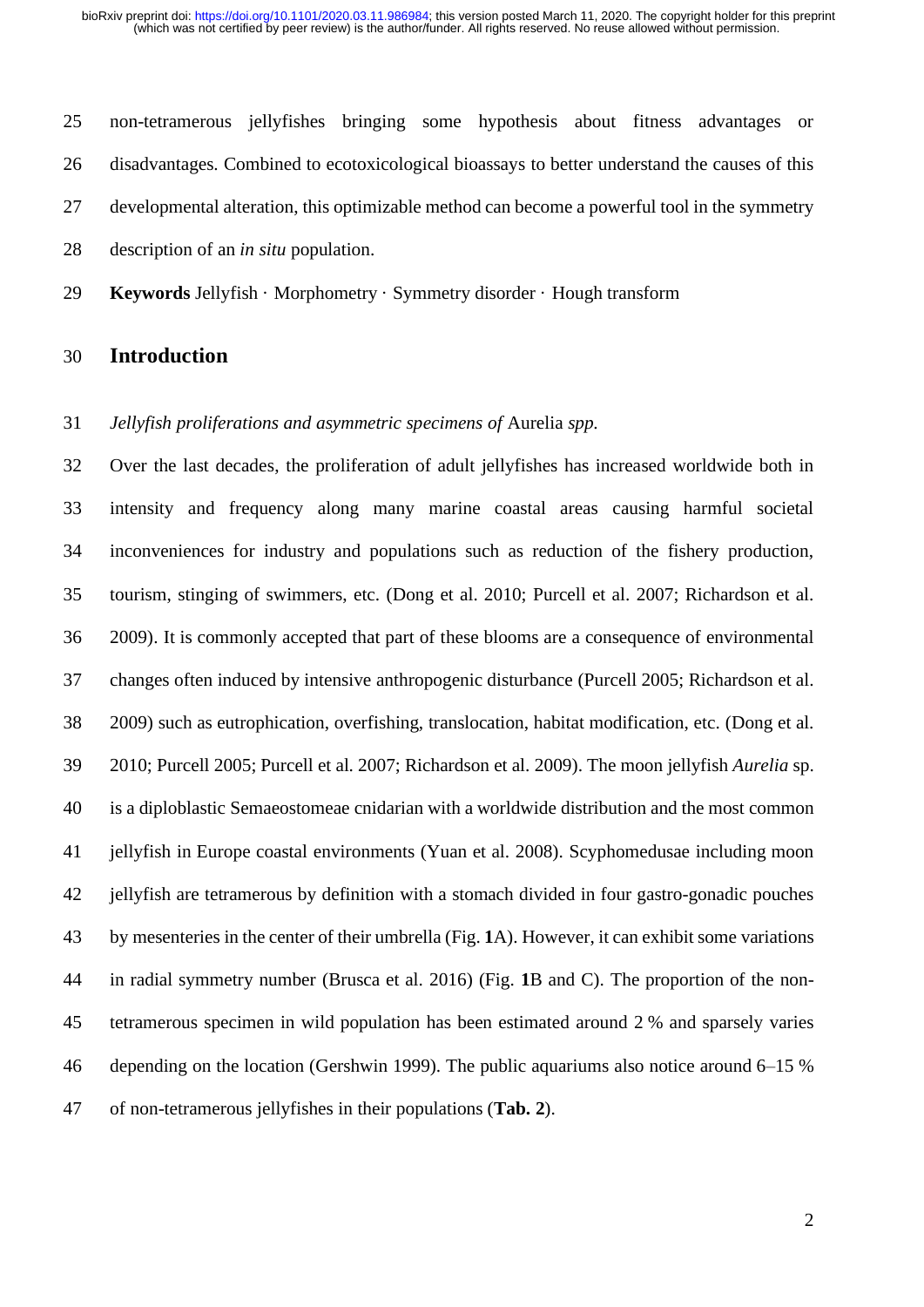| <b>Public</b><br>aquariums                             | Monterey<br>Bay (USA) | Monaco             | Barcelona<br>(Spain)     | La Rochelle<br>(France) | Vancouver<br>(Canada) |
|--------------------------------------------------------|-----------------------|--------------------|--------------------------|-------------------------|-----------------------|
| <b>Dates</b>                                           | 10 August<br>2013     | 3 November<br>2014 | 1 June 2016              | 20 December<br>2016     | 13 August<br>2017     |
| Non-<br><b>tetramerous</b><br>jellyfish<br>proportions | 11,5 %<br>$(n = 122)$ | 6 %<br>$(n = 160)$ | 15 %<br>$(n \approx 80)$ | 9%<br>$(n \approx 200)$ | 13 %<br>$(n = 120)$   |

48 **Tab. 1** Rough estimations of non-tetramerous jellyfish proportions in public aquariums 49 – personal observations.

50

51 In the Berre lagoon at 20 km west of Marseille (France), proliferation events of the moon 52 jellyfish *Aurelia* sp. were observed in brackish environments as those of the summers 2006 and 53 2008 with a high proportion ( $\approx 6-7$ %) of non-tetramerous specimens (Delpy et al. 2012) (**[Fig.](#page-13-0)** 54 **[7](#page-13-0)**). These phenotypic responses may be caused by a disturbance in the developmental process 55 during the strobilation and the morphogenesis of the ephyrae. Indeed the Berre lagoon is the 56 largest French lagoon of the Mediterranean coast: its environment is often affected by chemical 57 pollutions and anthropogenic effluents (Accornero et al. 2008; Gadreaud et al. 2017; Rigaud et 58 al. 2011).



59

- <span id="page-2-0"></span>60 **Fig. 1.** Specimen of *Aurelia* sp. sampled in the Berre lagoon; 1: umbrella; 2: gastro-gonadic 61 pouches (gonads); A) a tetramerous symmetry  $N = 4$  gonads; B) and C) a non-tetramerous 62 symmetry,  $N = 5$ , and  $N = 6$  gonads respectively.
- 63 *Symmetry disorders as a biomarker*
- 64 The body symmetry (*Bauplan* concept *sensu* Brusca et al.) appeared early in the evolution
- 65 process around ca. 575 million years ago (Ediacaran age) (Brusca et al. 2016). It can be defined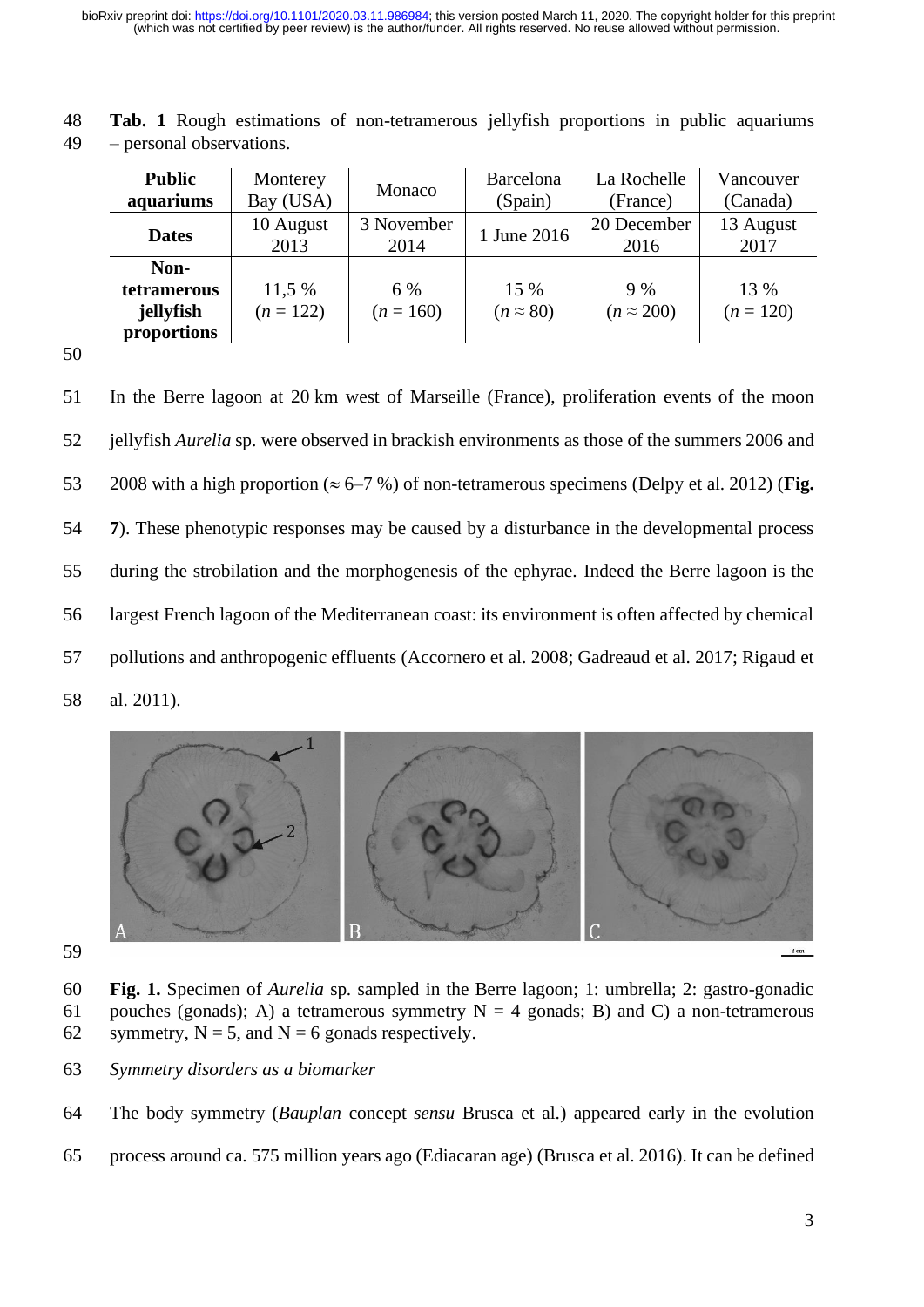as a balanced distribution of duplicate body part. It is a common characteristic of the eumetazoans; all the animals excepting the sponges, but including the cnidarian phylum. As primitive organisms, each stage of cnidarian life cycle exhibits a vertical polar axis and a tetramerous radial symmetry axis from the center of the oral surface [\(Fig.](#page-3-0) **2**).



<span id="page-3-0"></span> **Fig. 2.** Symmetry at each stage of the *Aurelia* spp. jellyfishes: tetramerous radial symmetry (oral face view) and vertical polar axis on polyp, ephyrae and medusae.

 The characterization and the quantification of the elliptic characters of the jellyfish (global shape and number of gastro-gonadal pouches of the tetramerous and non-tetramerous specimens) remain a preliminary challenge to provide a database on the proportion of asymmetric jellyfishes and to evaluate the evolutionary advantages of reproduction or feeding. During a proliferation event of the moon jellyfish, the specimens can be easily sampled and photographed directly on the boat. Then, photography is a good tool to accumulate data in a short amount of time. It is also a good support to start morphologic and morphometric analysis using algorithms.

## *Automatic morphometric analysis on images*

 Algorithms for edge detections are particularly widely used in computational biology for characterization, quantification, or feature extractions. They aim at identifying points, lines or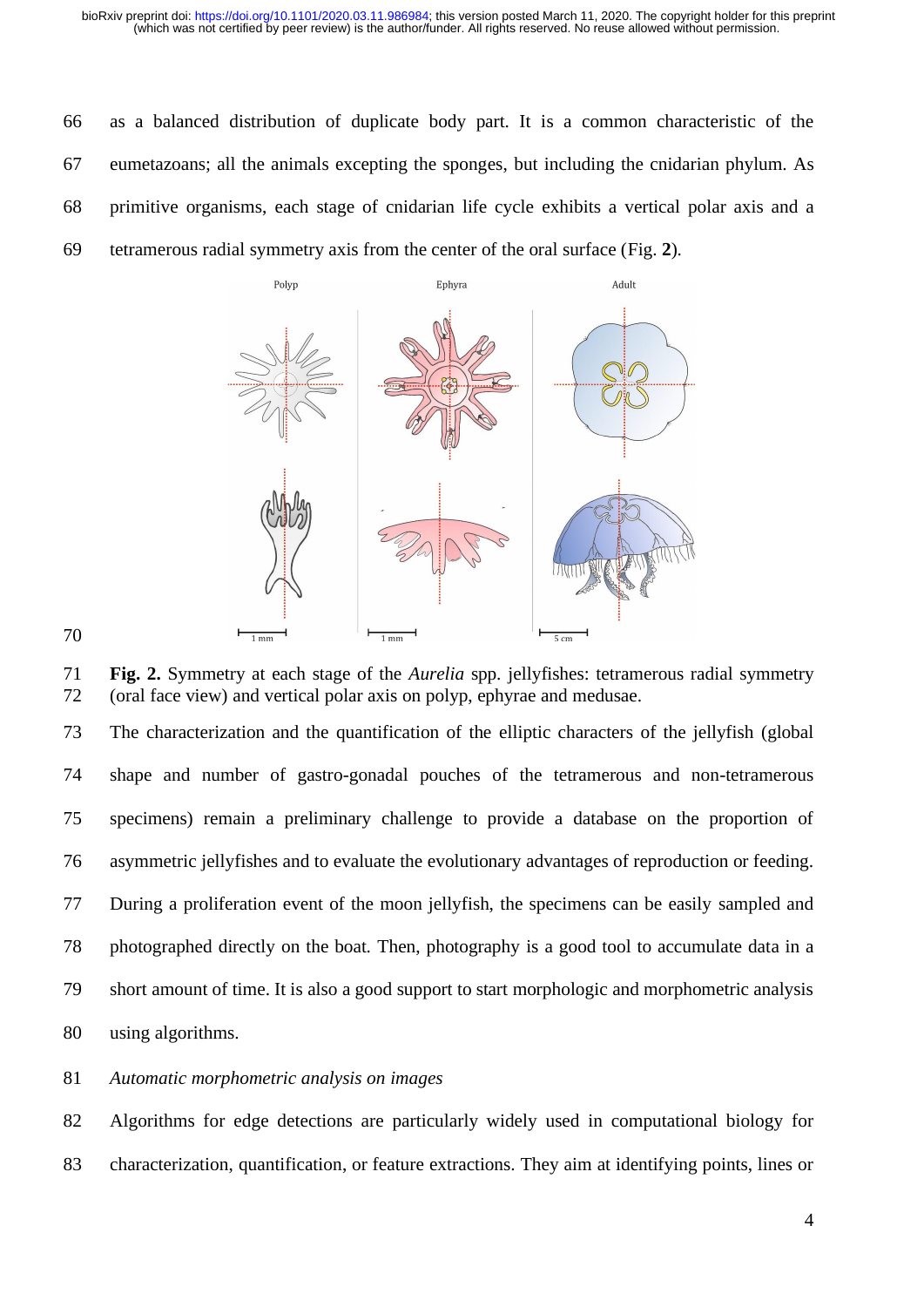outlines in an image. Classical edge detectors proceed to the extraction of images or mesh discontinuities. The result is a 2-bit image where black pixels correspond to the outline and white ones to the background. However, other algorithms are necessary for the objects displaying a simple geometry such as lines, circles, and ellipses, resulting to the common use of two feature extraction techniques: the fitting methods and the generalized Hough transform. The Hough Transform has been introduced by Hough for line detection but it allows also to detect parametric curves in an image, such as circles or ellipses (Ballard 1981; Hough 1962). Each edge point of the image votes for all curves passing through it: the method chooses the curves receiving the most votes. In practice, the space of possible parameters is discretized and the votes are stored in an *accumulator* array: the discretization influences the precision of the method (Duda and Hart 1972; Maitre 1985).

 The objective of this present study is to develop an automatic image analysis method using for the first time the Hough transform on jellyfish to approximate the gonads and the umbrella by ellipses. The original step sheet includes: i) implementation of the detection of ellipses by 98 Hough transform in Matlab<sup>®</sup> (R2017); ii) extraction of the main morphologic and morphometric characteristics of a control dataset of jellyfishes images; iii) statistical analysis on the morphometric parametersto highlight the discriminant ones between the tetramerous jellyfishes and the non-tetramerous ones.

## **Materials and methods**

*Samples, image acquisition and treatment*

104 The jellyfish image acquisition was performed with a Nikon® D800 camera coupled with a Nikkor 35 mm (AF 35 mm *f /* 10) lens, and resulted on a 36.3 Mo pixel photography for each specimen [\(Fig.](#page-2-0) **1**). A plastic blue background was placed underneath the jellyfish to enhance the contrast and have a better view on the organs – as the organism is transparent. The main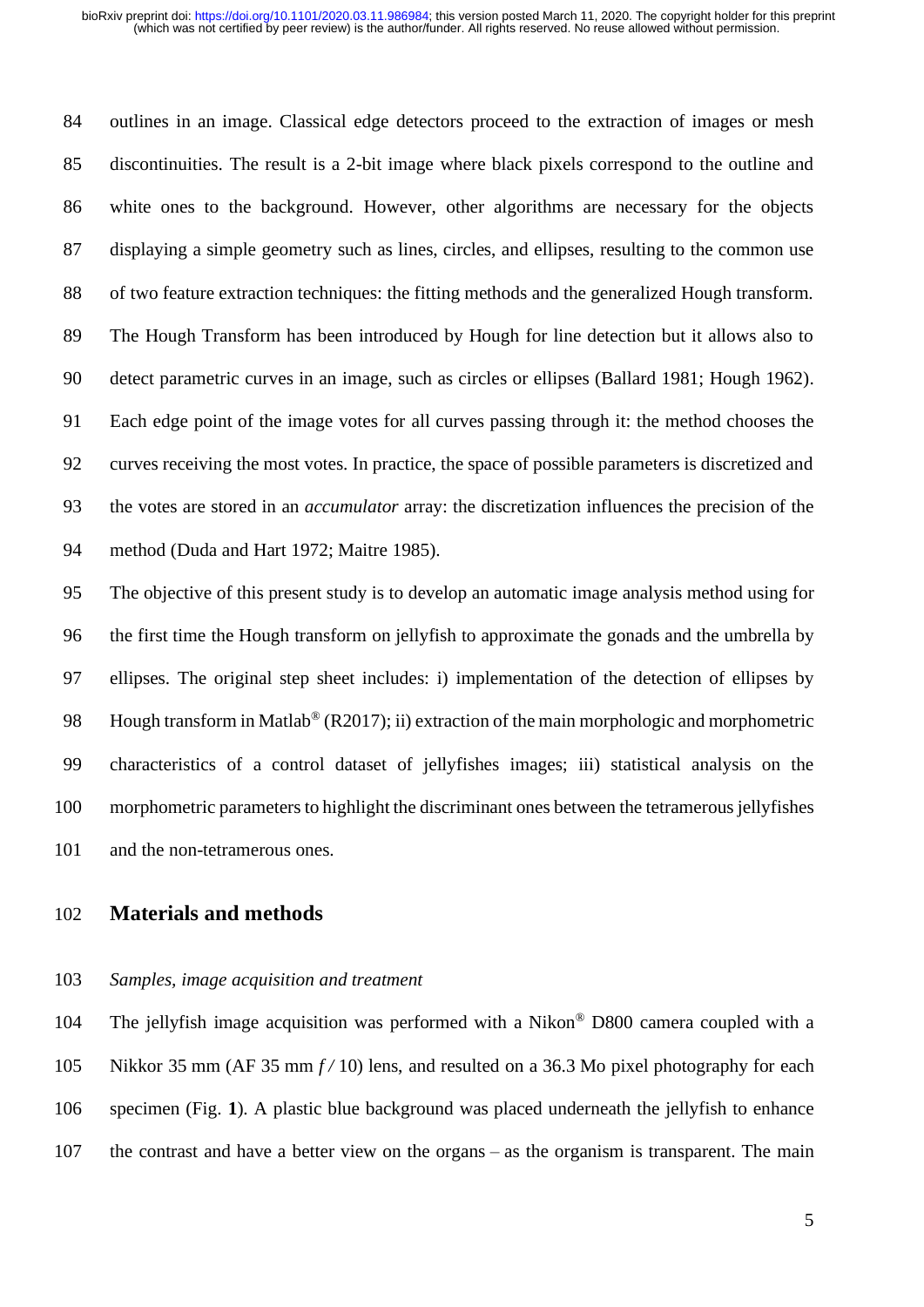108 morphological characteristics of interest in this study are the ellipse shape parameters of the 109 umbrella, the number of gastro-gonadic pouches (thenceforward simplified *gonads* throughout 110 the text) and the ellipse shape parameters of each one of them [\(Fig.](#page-2-0) **1**). A Gaussian filter with 111 standard deviation  $\sigma = 20$  was applied in Matlab<sup>®</sup> (R2017) to each image. They were also 112 resized keeping only  $1/20^2$  pixels from the original: in the original image, 275  $\times$  275 pixels 113 correspond to 1 cm<sup>2</sup>, in the reduced one, one pixel corresponds to  $\frac{4}{55^2}$  cm<sup>2</sup>.

114 *Algorithm details*

115 Since the gonads and the umbrella are not perfect ellipses and the gonads are often not even 116 closed curves, those problems are non-trivial. The definition of an ellipse  $\mathcal E$  involves five 117 parameters: the center  $C = (x_C, y_C)$ , the orientation  $\alpha \in [0, \pi]$ , the semi-major axis a, the semi-118 minor axis  $b$  [\(Fig.](#page-5-0) 3). The eccentricity  $e$  of the ellipse is given by the Equation (1).

119 
$$
e = \sqrt{\frac{1-b^2}{a^2}} \qquad (1)
$$

120 For each jellyfish image,  $\mathcal{E}_0$  denotes the ellipse corresponding to the umbrella;  $\mathcal{E}_1$ , ...,  $\mathcal{E}_N$  the 121 ellipses corresponding to the N gonads (clockwise order) and  $C_i$  denotes the center of each  $\mathcal{E}_i$ 122 [\(Fig.](#page-5-0) **3**).



<span id="page-5-0"></span>124 **Fig.** 3. On the left: ellipse  $\mathcal{E}$  parameters; on the right: ellipses in a tetramerous jellyfish (with 125  $N = 4$  gonads).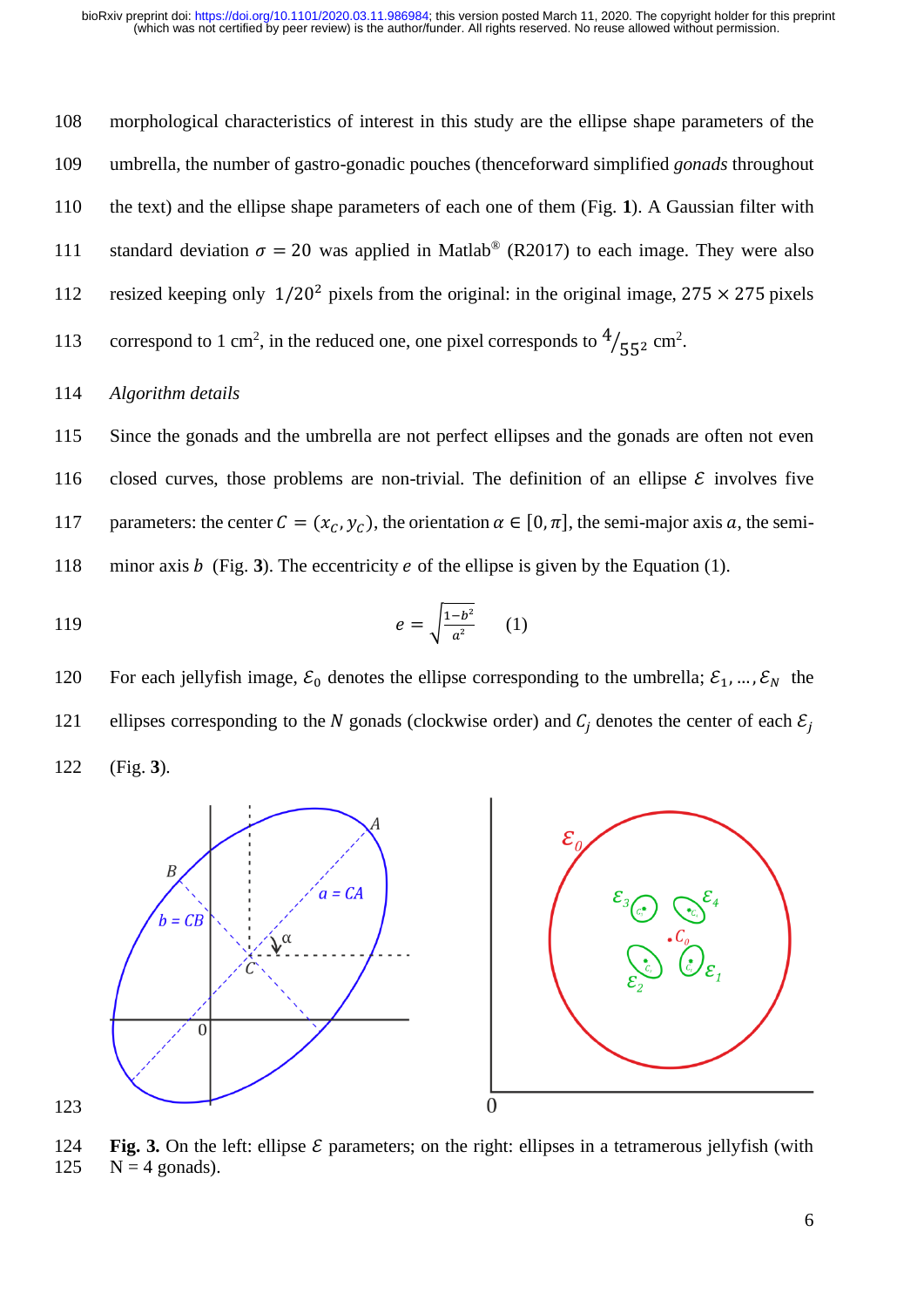126 The implementation of the Hough transform proposed here is based on the parametrization of 127 each ellipse by  $C = (x_c, y_c)$ ,  $\alpha$ ,  $b$ , and the eccentricity  $e \in [0,1]$  (Equation (2)).

128  

$$
\begin{cases} x = x_C + \frac{b \cos(\theta - \alpha)}{\sqrt{1 - e^2 \cos^2(\theta - \alpha)}}\\ y = y_C + \frac{b \sin(\theta - \alpha)}{\sqrt{1 - e^2 \cos^2(\theta - \alpha)}} \end{cases}
$$
(2)

129 where  $\theta$  describes [0, 2 $\pi$ ]. The major semi-axis is then equal to  $\frac{b}{\sqrt{1-e^2}}$ .

130 The Hough transform retrieves the parameter  $(x_c, y_c, \alpha, e, b)$  corresponding to the ellipses in the image, using a 5-dimensional discrete accumulator array. But the range of possible parameters is huge and depends on the size of the image; the method can be very slow. To reduce the computational time, the advantage of some *a priori* on the parameters values has been taken. First the approximate centers of the umbrella and gonads ellipses are set by the user: the detection will focus only on possible centers around these initialized positions, which 136 reduces drastically the possible sets of centers  $C = (x_C, y_C)$ . The size of the neighborhood is a parameter chosen in function of the image size. An *a priori* of the range for the semi-parameters *h* has been taken; this can be done for each ellipse if needed. The eccentricity is bounded by a 139 value  $e_{max}$  < 1 to avoid too flat ellipses and false detections.

140 The thresholds of the Canny edge detector are automatically chosen by Matlab® (R2017) with 141 the toolbox *Image Processing Toolbox*. For each image, the mesh size for the orientation  $\alpha$ 142 is 0.2, the mesh size for the eccentricity  $e$  is 0.05 and  $e$  varies between 0 and 0.85, the range 143 for the semi-minor axis of the umbrella is [50: 150] (expressed in pixels). For the detection of 144 the gonads,  $[1:10]$  has been used as range for the semi-minor axis b. On few images, this range 145 was changed for some specific gonads due to their small size: the peaks in accumulator array 146 that should characterize them is not so evident when choosing a comparatively large range for 147 parameter *b*.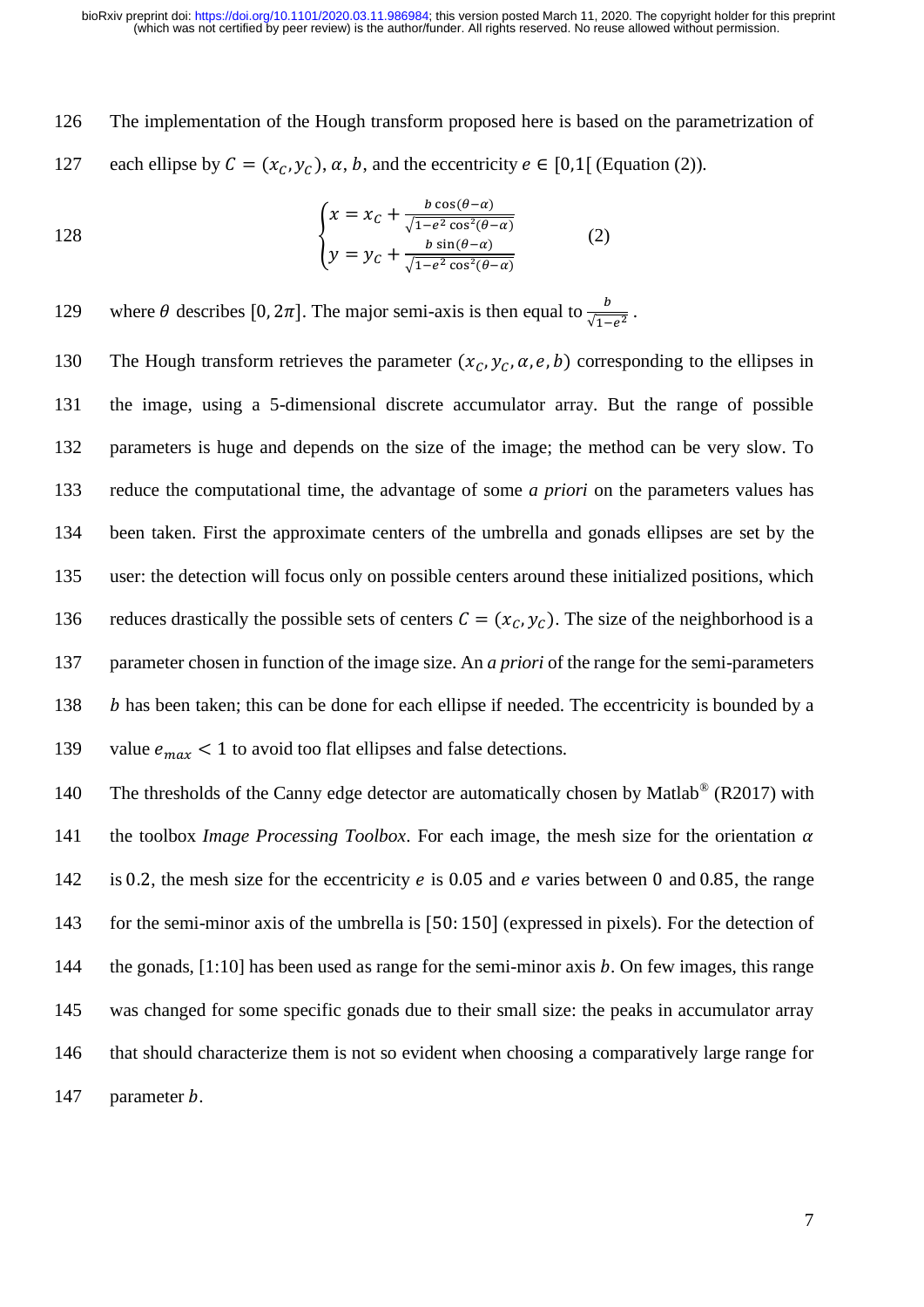148 The implemented algorithm provides each ellipse parameters  $(x_{C_j}, y_{C_j}, a_j, e_j, b_j)$  for  $j = 0 ... N$ . 149 Then, the following quantities are provided: the area  $A_j$  of  $\mathcal{E}_j$  (in cm<sup>2</sup>, Equation (3)); the ratio 150  $\wp_j$  (Equation (4)); the distances  $C_0C_j$  (in cm) between the center of the gonads and the umbrella 151 center.

152 
$$
\mathcal{A}_j = \pi a_j b_j = \frac{\pi b_j^2}{\sqrt{1 - e_j^2}}
$$
 (3)

$$
\wp_j = \frac{\mathcal{A}_j}{\mathcal{A}_0} \tag{4}
$$

## 154 **Results**

155 *Dataset*

 To test the algorithm, the dataset is composed of 19 jellyfishes sampled during two proliferations (September of 2008 and March 2006) at the same location (Berre Lagoon, south of France). They are divided in 4 groups depending on their number of gonads [\(Tab.](#page-7-0) **2**). The morphologic and morphometric parameters from the jellyfishes having 3 and 6 gonads were 160 not included in the statistical analysis because of their very low workforce  $(n = 1$  for both of these groups). Only the significant discriminant morphometric parameters highlighting difference between the tetramerous and non-tetramerous jellyfish groups, or giving pertinent morphological clues are exposed in these results.

<span id="page-7-0"></span>

| 164 | <b>Tab. 2</b> Morphology details of the jellyfishes of the data basis |  |  |  |  |
|-----|-----------------------------------------------------------------------|--|--|--|--|
|-----|-----------------------------------------------------------------------|--|--|--|--|

| <b>Tetramerous jellyfishes</b> | Non-tetramerous jellyfishes |  | <b>Total</b>     |             |
|--------------------------------|-----------------------------|--|------------------|-------------|
| $N=4$                          | $N=3$                       |  | $N=6$            |             |
| $n = 12$                       | $n=1$                       |  |                  | 19          |
|                                |                             |  | $N=5$<br>$n = 5$ | $\vert n=1$ |

<sup>165</sup>

166 *3.2 Graphic results*

167 [Fig.](#page-8-0) **4** shows the main morphologic features estimated by the algorithm: the ellipse detected for

168 the umbrella and its center, the ellipses detected for each gonad and their center.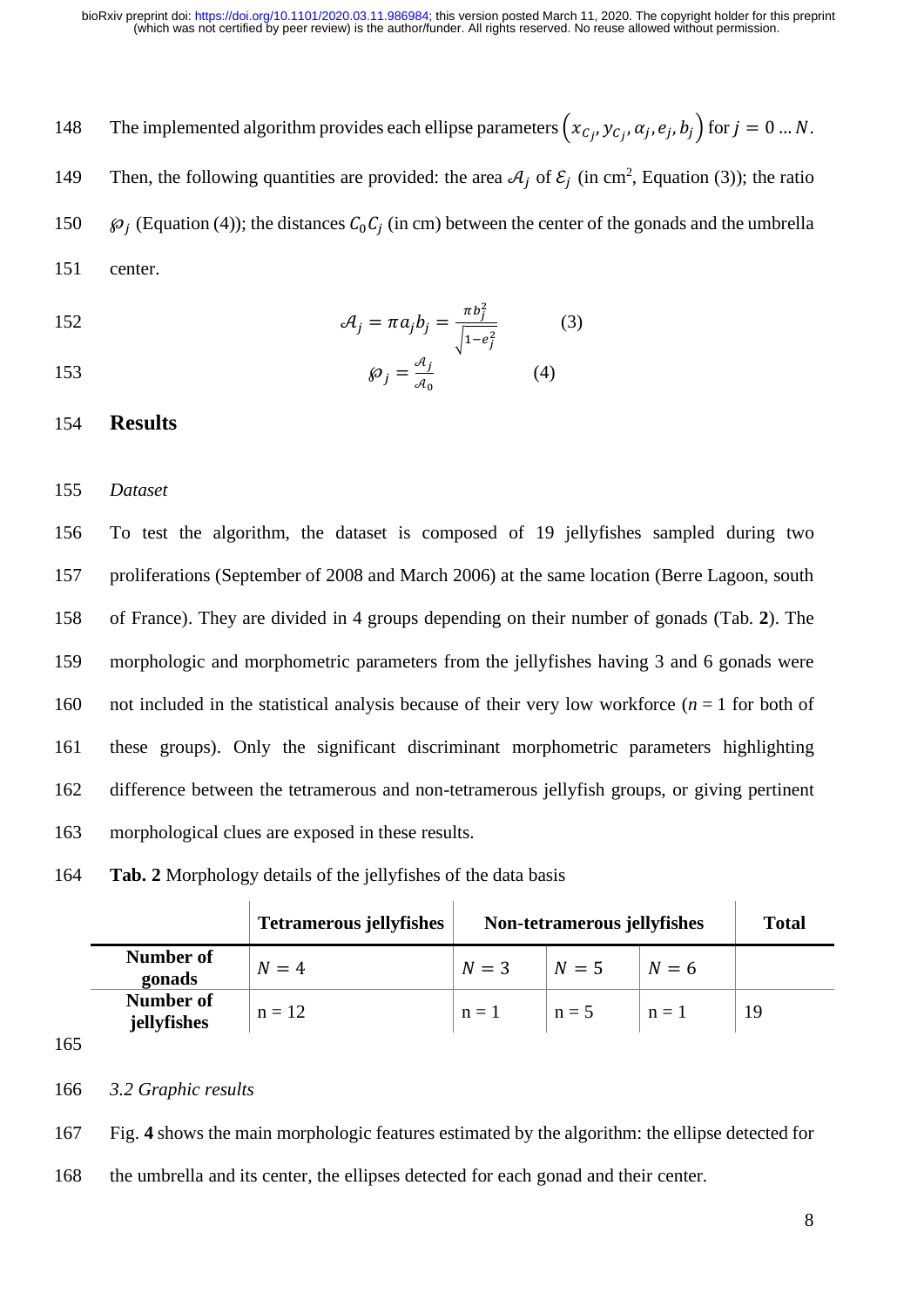

<span id="page-8-0"></span>170 **Fig. 4.** Jellyfishes with 4 gonads (A), 5 gonads (B), 3 gonads (C) and 6 gonads (D). Left:<br>171 grayscale image; right: grayscale image with detected ellipse: red for the umbrella and its center 171 grayscale image; right: grayscale image with detected ellipse: red for the umbrella and its center 172 and green for the ellipses detected for each of the N gonads.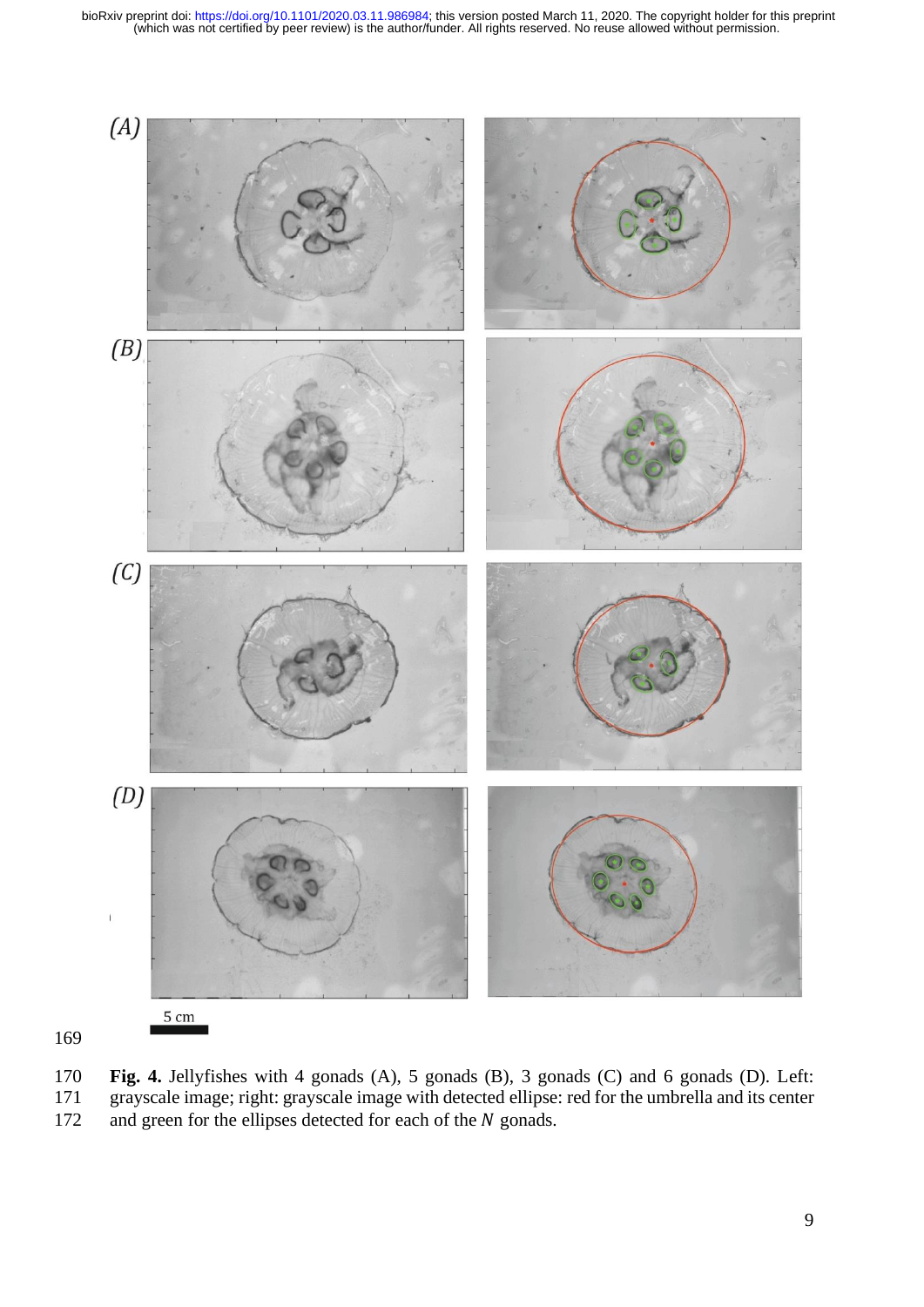#### 173 *3.3. Ratio gonad area on area of the umbrella*

174 We wonder if for tetramerous and non-tetramerous jellyfishes, the relative size of the gonads is 175 the same. To obtain a criterion of comparison which does not depend on the organism size, we 176 propose to study the ratio  $\wp$  (Equation (5)).

177 
$$
\wp = \frac{\text{area of one gonad}}{\text{area } A_0 \text{ of the umbrella}} \times 100 \, (\%) \tag{5}
$$

178 For each jellyfish  $i = 1, ...n$  with N gonads, N observations  $\mathcal{P}_{i_1}, ..., \mathcal{P}_{i_N}$  of the ratio  $\mathcal{P}_{i_1}$  have 179 been evaluated [\(Fig.](#page-10-0) **5**). From the biological point of view, the gonads are not differentiable and 180 in particular, grouping the observations using the numbering proposed by the algorithm does 181 not make sense. Because of this, we consider that for each fixed  $N$ , these data form one sample, 182 so that we have one sample of size  $n_1 = 48$  corresponding to jellyfishes with  $N = 4$  gonads 183 and one sample of size  $n_2 = 25$  corresponding to jellyfishes with  $N = 5$  gonads. This 184 assumption is reinforced by applying to each group of jellyfishes ( $N = 4$  and  $N = 5$  gonads) a 185 bilateral runs test for randomness using the median as a separator (p-value = 0.6599 for the 186 tetramerous jellyfishes group and p-value = 1 for the non-tetramerous ones). Then the bilateral 187 Mann & Whitney test concludes that the medians of  $\wp$  for the two groups ( $N = 4$ , and  $= 5$ ) 188 are not significantly different (p-value  $= 0.565$ ).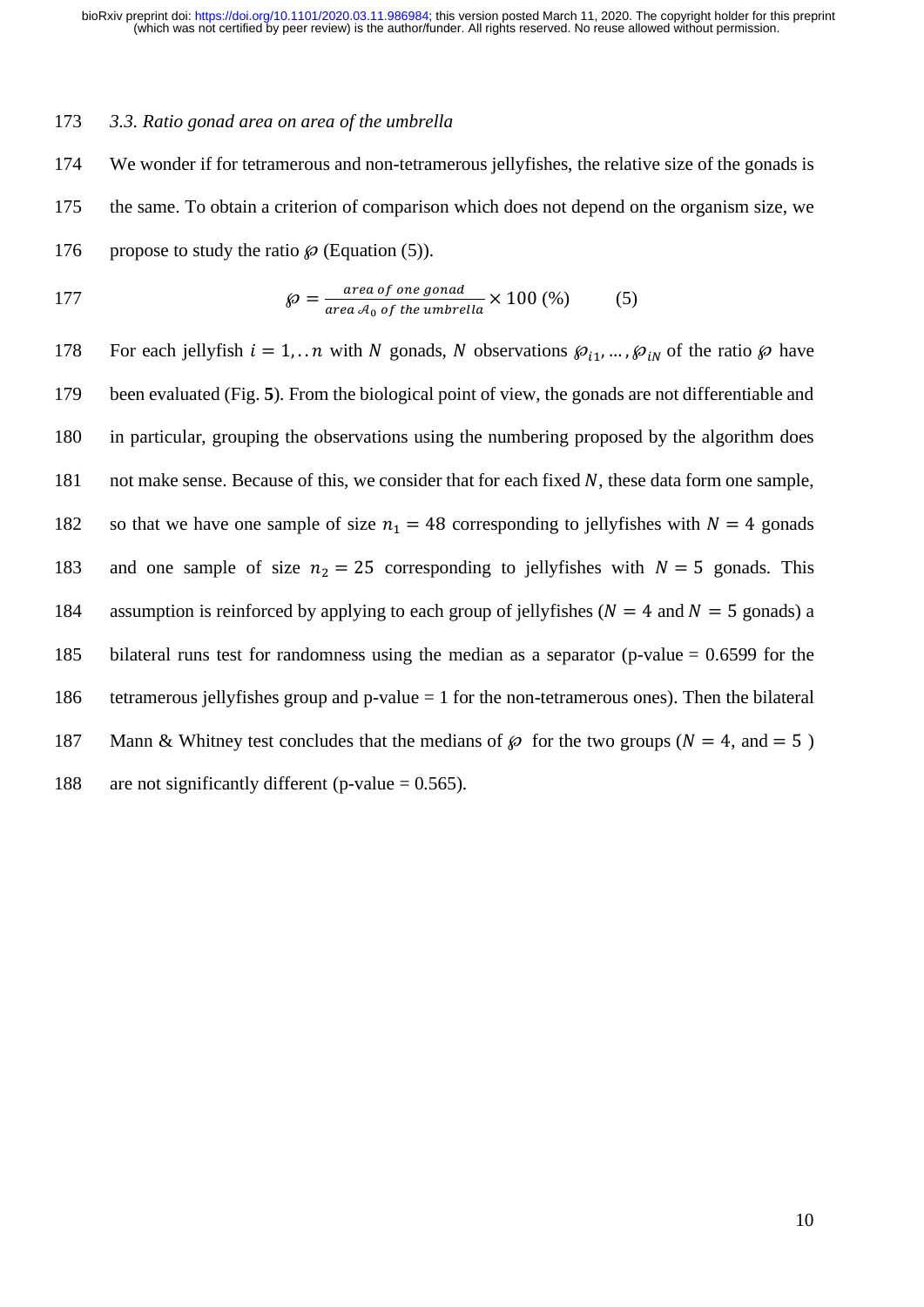(which was not certified by peer review) is the author/funder. All rights reserved. No reuse allowed without permission. bioRxiv preprint doi: [https://doi.org/10.1101/2020.03.11.986984;](https://doi.org/10.1101/2020.03.11.986984) this version posted March 11, 2020. The copyright holder for this preprint



189

<span id="page-10-0"></span>190 **Fig. 5.** Boxplot of the ratios  $\wp$  for tetramerous jellyfish group ( $N = 4$  gonads;  $n_1 = 48$  data) and non-tetramerous jellyfish group ( $N = 5$  gonads;  $n_2 = 25$  data); *NS*: p-value > 0.05 (Mann 191 and non-tetramerous jellyfish group ( $N = 5$  gonads;  $n_2 = 25$  data); *NS*: p-value > 0.05 (Mann 192 & Whitney comparison test).  $&$  Whitney comparison test).

#### 193 *Distance of gonad center to umbrella center*

194 We wonder if for tetramerous and non-tetramerous jellyfishes, the gonads are located at the 195 same distance from the umbrella center. To take into account the size of the jellyfish and its 196 anisotropy (that is its elliptic shape), we characterize the distance between a gonad and the 197 umbrella center by the ratio D (Equation (6)) where  $C_0$  is the umbrella center and C the gonad 198 center.

$$
\overline{a}
$$

199 
$$
D = \frac{\text{area of a circle with radius } C_0 C}{\text{area } A_0 \text{ of the umbrella}} \times 100\,(%) \tag{6}
$$

200 This ratio is then independent of the jellyfish size and the smaller it is the closer to the umbrella 201 center the gonad is.

202 As in the previous study, for each jellyfish  $i = 1...n$  with N gonads, N values  $D_{11},..., D_{iN}$  of 203 the ratio  $D$  have been evaluated. For each fixed  $N$ , as previously we assume that the collected 204 data form one sample and apply as verification a bilateral runs test for randomness using the 205 median as a separator: p-value  $= 0.8866$  for the tetramerous jelly fishes group and p-value  $=$ 206 0.1398 for the non-tetramerous ones. For the non-tetramerous group, the p-value is small but 207 this may be due to the small size of the tested sample. With this in mind, we continue the study 208 by applying a unilateral Mann & Whitney test which concludes that the median of  $D$  is lower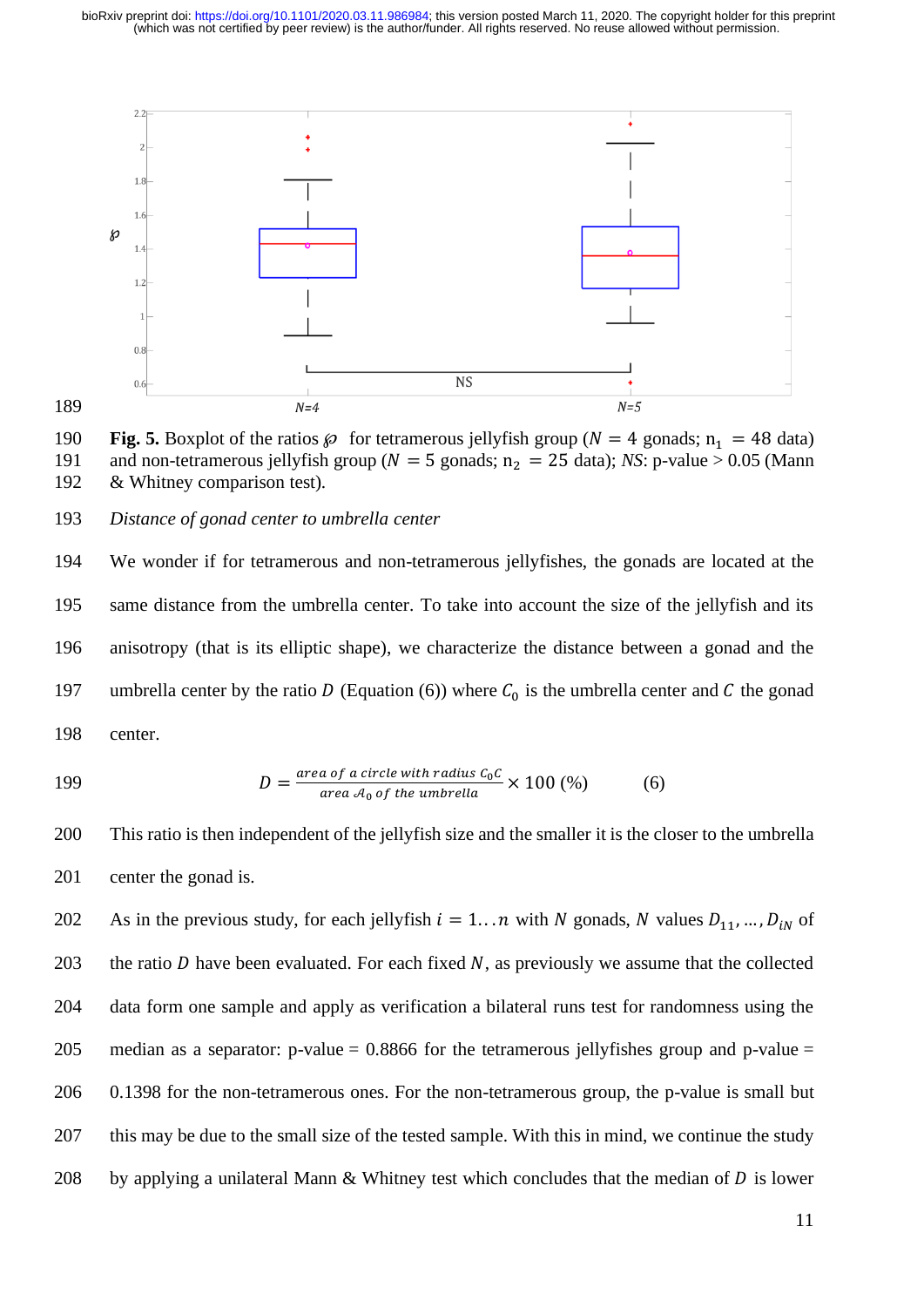- 209 for the tetramerous jellyfishes than for the non-tetramerous ones (p-value = 0.0454, [Fig.](#page-11-0) **6**). In
- 210 other words, this study suggests that for  $N = 5$  gonads, the gonads of the jellyfishes are located



211 further from the umbrella center than in tetramerous jellyfishes.



<span id="page-11-0"></span>

215 *The gonads eccentricity*

216 This part compares the gonad eccentricity between tetramerous and non-tetramerous jellyfishes.

217 We first studied the individual mean eccentricity  $\bar{e}$  (Equation (7))

$$
\bar{e} = \frac{1}{N} \sum_{j=1}^{N} e_j \tag{7}
$$

219 It is the mean of the gonads eccentricity of one jellyfish: we have one observation of  $\bar{e}$  for each 220 jellyfish, leading to one sample of size  $n_1 = 12$  for the group with  $N = 4$  gonads and one 221 sample of size  $n_2 = 5$  for the group with  $N = 5$  gonads. The bilateral Mann & Whitney test 222 concludes that there is no significant difference between those two groups as regards the 223 individual mean eccentricity  $\bar{e}$ .

224 As working on the individual mean eccentricity, our interest grew on the individual variability 225 of the gonad's eccentricity: we decided to focus on  $S^2$  (Equation (8))

226 
$$
S^2 = \frac{1}{N-1} \sum_{j=1}^{N} (e_j - \bar{e})^2
$$
 (8)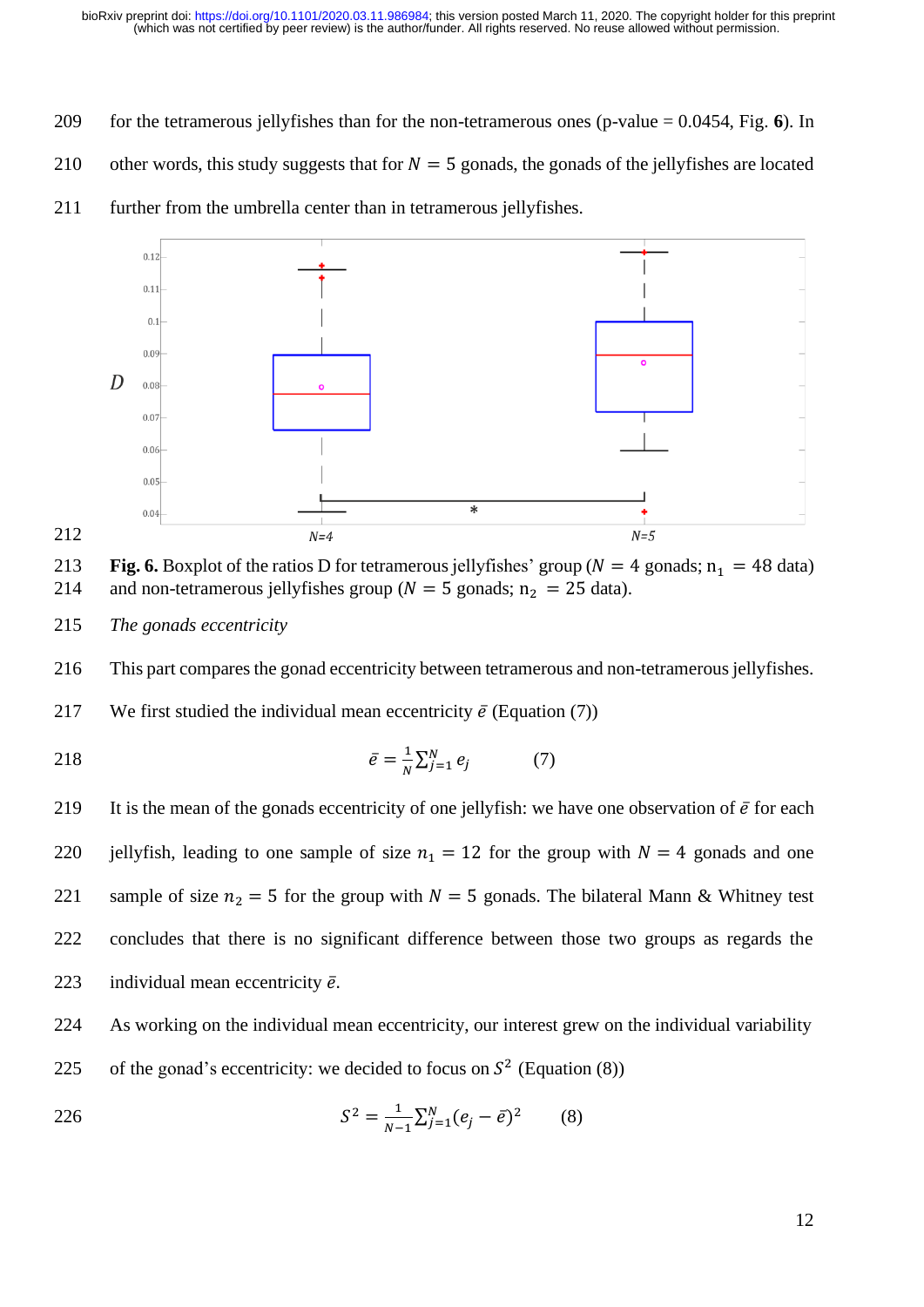227 A unilateral Mann & Whitney test has been performed to compare the individual variability  $S^2$ 228 of tetramerous jellyfishes ( $n_1 = 12$  data) and of jellyfishes with  $N = 5$  gonads ( $n_2 = 5$  data). Keeping in mind the small sizes of the samples, this test concludes that there is a significant 230 difference for the median of  $S^2$  between the two groups (p-value = 0.0381): the jellyfishes with  $N = 5$  gonads exhibit a higher gonad eccentricity variability than the tetramerous ones.

## **Discussion**

#### *Implementation of Hough transform in biology*

 As conspicuous and important component of the ecosystem, medusae have received growing interest over the last decades as numerous proliferations have been reported with increasing frequencies in all seas and oceans. This present study proposes an optimizable tool to quantify and characterize the main *Aurelia* spp. morphometric characteristics through aerial images of *in situ* organisms during a proliferation. Ellipse detection algorithms have been already implemented to characterize circular biological objects such as cells in microbiology microscopic images (Cai et al. 2011; Kumagai and Hotta 2012; Lehmussola et al. 2005). Here in this paper, it is the first time that the Hough transform has been used to extract morphometric characteristics on jellyfishes highlighting new challenge for the implementation such as to detect small ellipses (gonads) in a bigger one (umbrella) and to characterize them as *N* samples of one individual. The algorithms used on cells images have limits in their application, mainly when there is a superposition of ellipses (agglomerated cells) or two ellipses connected (budding cells) (Denimal et al. 2017). This forced the biologist to manually set some parameters for a group of images preventing its automation just as here, where the images have to be separated in classes and few parameters fixed to limit the computational time but preventing a full automation. Recently, few authors proposed new solutions such as using gradient accumulation matrix (Denimal et al. 2017) or color variation detections by a computer vision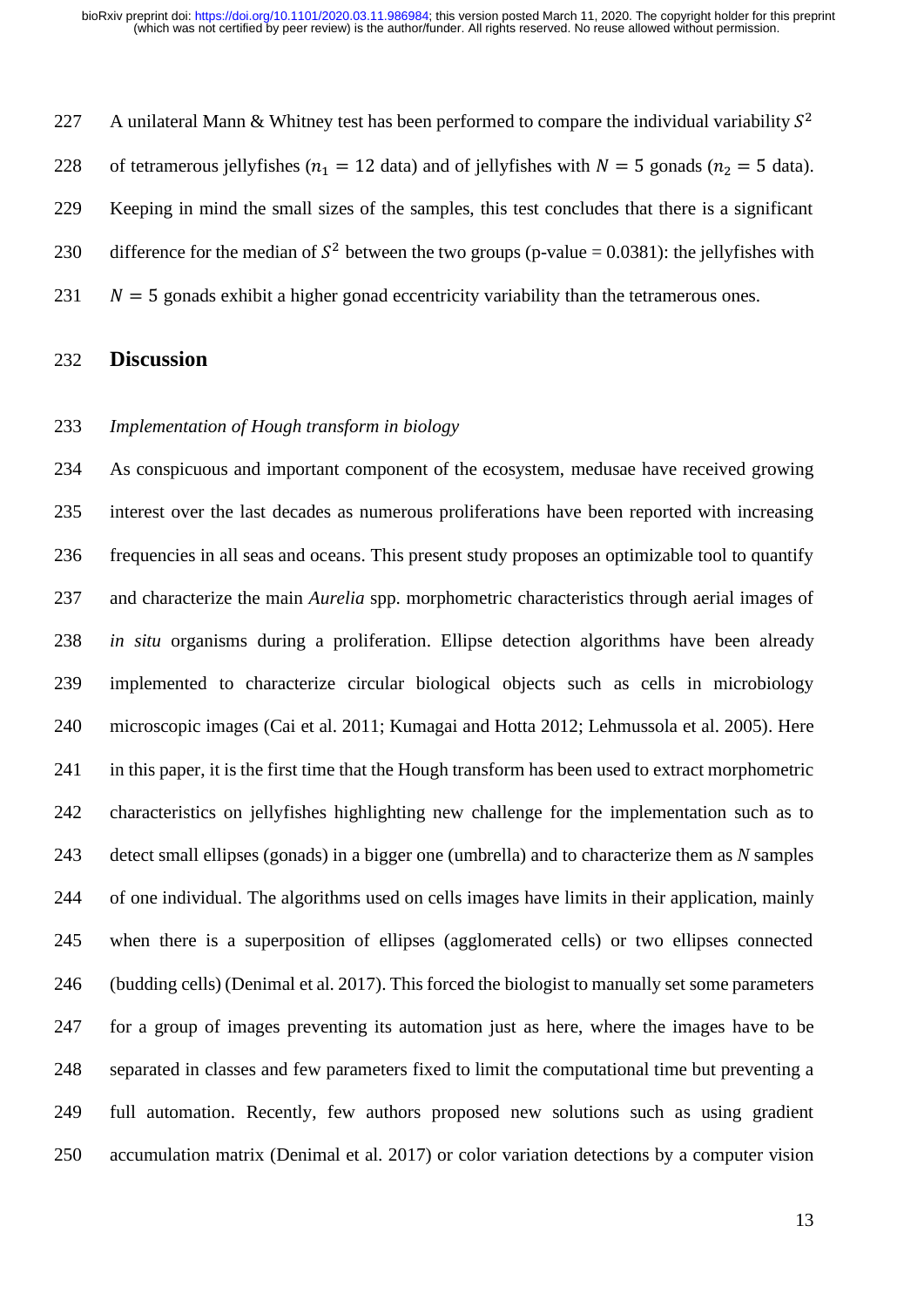- system to improve the automation potential (Murillo-Bracamontes et al. 2012). Those solutions
- are currently investigated for an application on aerial jellyfish proliferation captured by drone
- as shown on [Fig.](#page-13-0) **7**.



<span id="page-13-0"></span> **Fig. 7.** Aerial image of a proliferation of the moon jellyfish *Aurelia* sp. in the Berre lagoon (Southern France) in July 2008 Alain Thiéry© 

*Discriminant morphometric characteristics*

 Even if the algorithm is optimizable and the sample small, the analysis of the morphometric data permitted to highlight the remarkable characteristics of the tetramerous jellyfishes and the 260 non-tetramerous ones [\(Fig.](#page-14-0) 8). The ratio  $\wp$  rendering the size of the gonads brings out no significant difference between the two groups. The individual variability of the gonads 262 eccentricity  $S^2$  (higher for the jellyfishes with 5 gonads) and the ratio *D* rendering the distance of gonad center to umbrella center – higher for the jellyfishes with 5 gonads – are discriminant to distinguish the jellyfishes with 4 gonads and the jellyfishes with 5 gonads.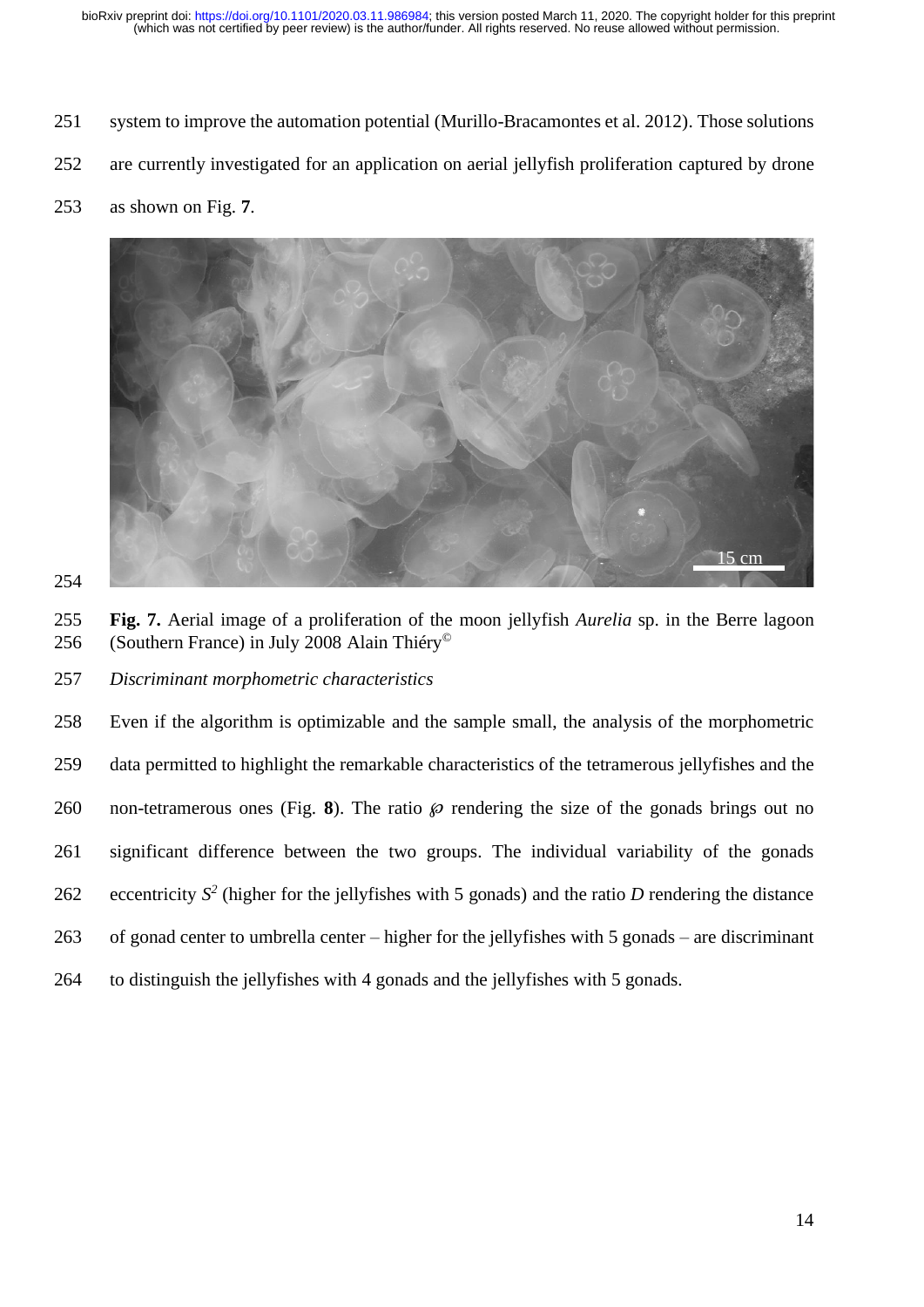

<span id="page-14-0"></span> **Fig. 8.** Conceptual scheme of the 3 different morphometric characteristics remarkable between 267 the A: tetramerous jellyfishes and B: the non-tetramerous jellyfishes.  $\wp$  ratio rendering the 268 relative size of the gonads;  $S^2$  the individual variability of the gonad's eccentricity; D ratio rendering the relative distance of the gonad center to the umbrella center.

 By a hypothetical extrapolation, the other non-tetramerous symmetry case (*i.e*. 3 gonads and 6 gonads) are relatable too: if the general body plan is respected, there is no isometry number-of- gonads dependent. In the perspective of analyzing numerous aerial images of jellyfishes during a proliferation, those three parameters would allow a good description of the population in terms of proportion of non-tetramerous individuals. The force of these analysis is that the results are not population-dependent and organism size-dependent allowing a large application. This optimizable tool is opening a new field of research: the challenge is now to understand what can cause high rate of non-tetramerous individual in a population. As started by Gadreaud et al. (2017), new ecotoxicological bioassays have to be conducted to better understand the causes of this developmental perturbations but also understand the physiological consequences of those morphologies.

*Perspective: physiology studies*

 Because the relative size of the gonads is the same in non-tetramerous jellyfishes than the tetramerous one [\(Fig.](#page-10-0) **5**), the mobility of those dissymmetric jellyfishes with more gonads may be affected because the proportion of the muscle in the umbrella is reduced – more surface occupied by the gonads. It may also modify the physiology and the resource allocation: as a reproduction organ, the gonad is a high consumer of energy. Associated with each gonad comes a gastric pouch increasing the potential digestion capacity. More than the number of gonads,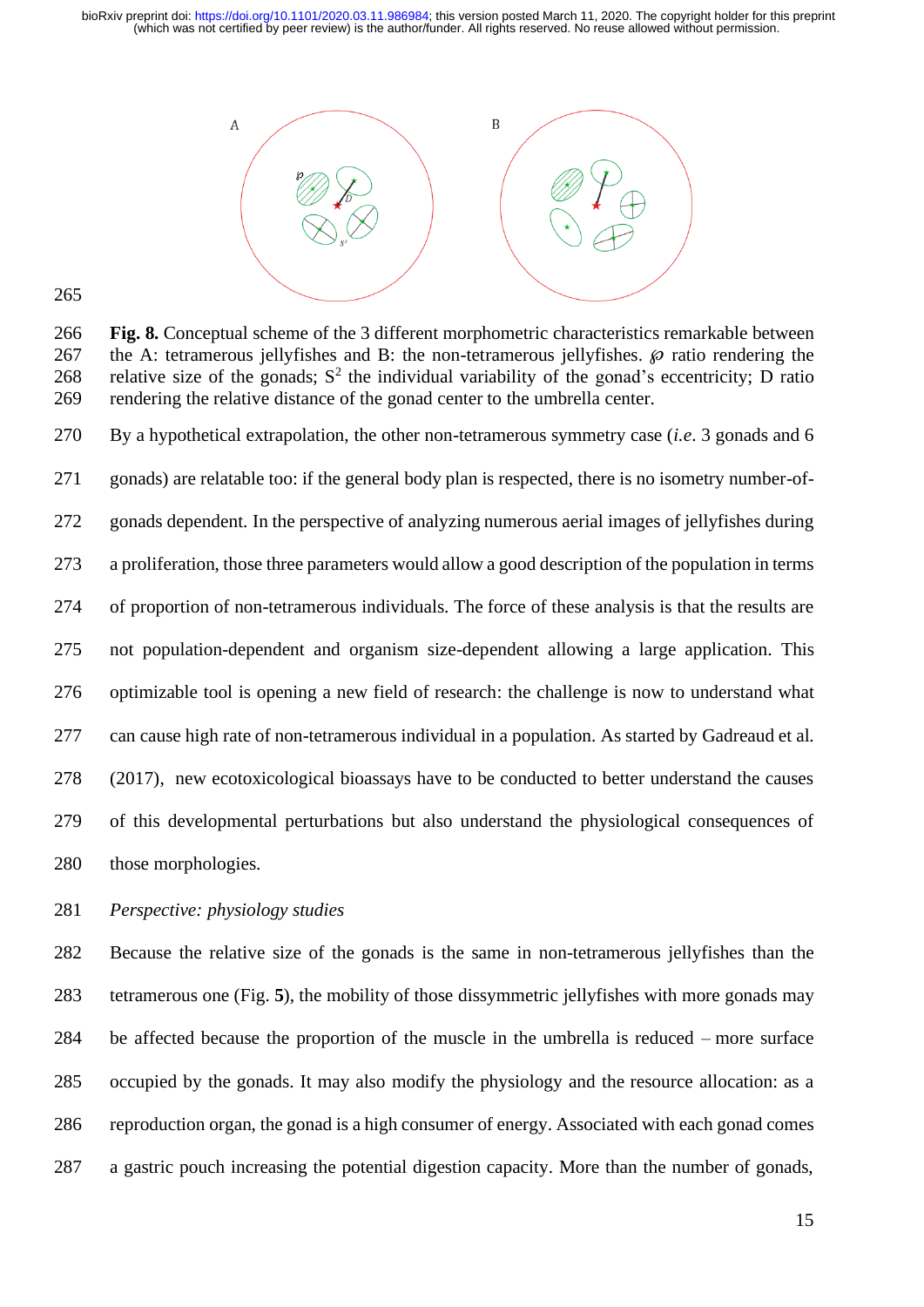the alteration of the tetramerous symmetry also includes the number of *rhopalia* (sensor cells) and sometimes the number of tentacles. Because this dissymmetry appears at a clonal level – for one polyp, normal and dissymmetric *ephyrae* can be produced – the hereditary of these abnormalities is not obvious (Gershwin 1999). In 1999, Gershwin collected a large amount of data through sample analysis and bibliographic reports from 1700s to 1990s. She submitted the hypothesis that the proportion of abnormal development in *Aurelia* spp. can be related to stress, environmental variations, but mainly pollution exposition (Gershwin 1999). This last point was confirmed by the study of Gadreaud *et al.* (2017) in 2017 relating higher proportion of non- tetramerous *ephyrae* born from polyps exposed to emergent xenobiotics, and proposing then this organism as a new model in nanoecotoxicology. Bioassays are currently in progress to test those last results: *Aurelia* sp. polyps are exposed to silver and titanium dioxide nanoparticles which are emergent xenobiotics in marine environment (Gadreaud et al. 2017).

#### **Acknowledgments**

 The authors acknowledge financial support from the French ANSES (Agence nationale de sécurité sanitaire de l'alimentation, de l'environnement et du travail – 'DecoNano' program) and the French Ministry of Higher Education and Scientific Research. They also thanks the GIPREB (syndicat intercommunal pour la sauvegarde de l'étang de Berre).

## **Code details**

**Algorithm 1** Detection of the umbrella and the gonads

| 309 | $1:$ Inputs:                                      |
|-----|---------------------------------------------------|
| 310 | $I \leftarrow$ original image                     |
| 311 | $N \leftarrow$ number of gonads                   |
| 312 | $db \leftarrow$ mesh size for the semi minor axis |
| 313 | $de \leftarrow$ mesh size for the eccentricity    |
| 314 | $\delta \leftarrow$ precision parameter           |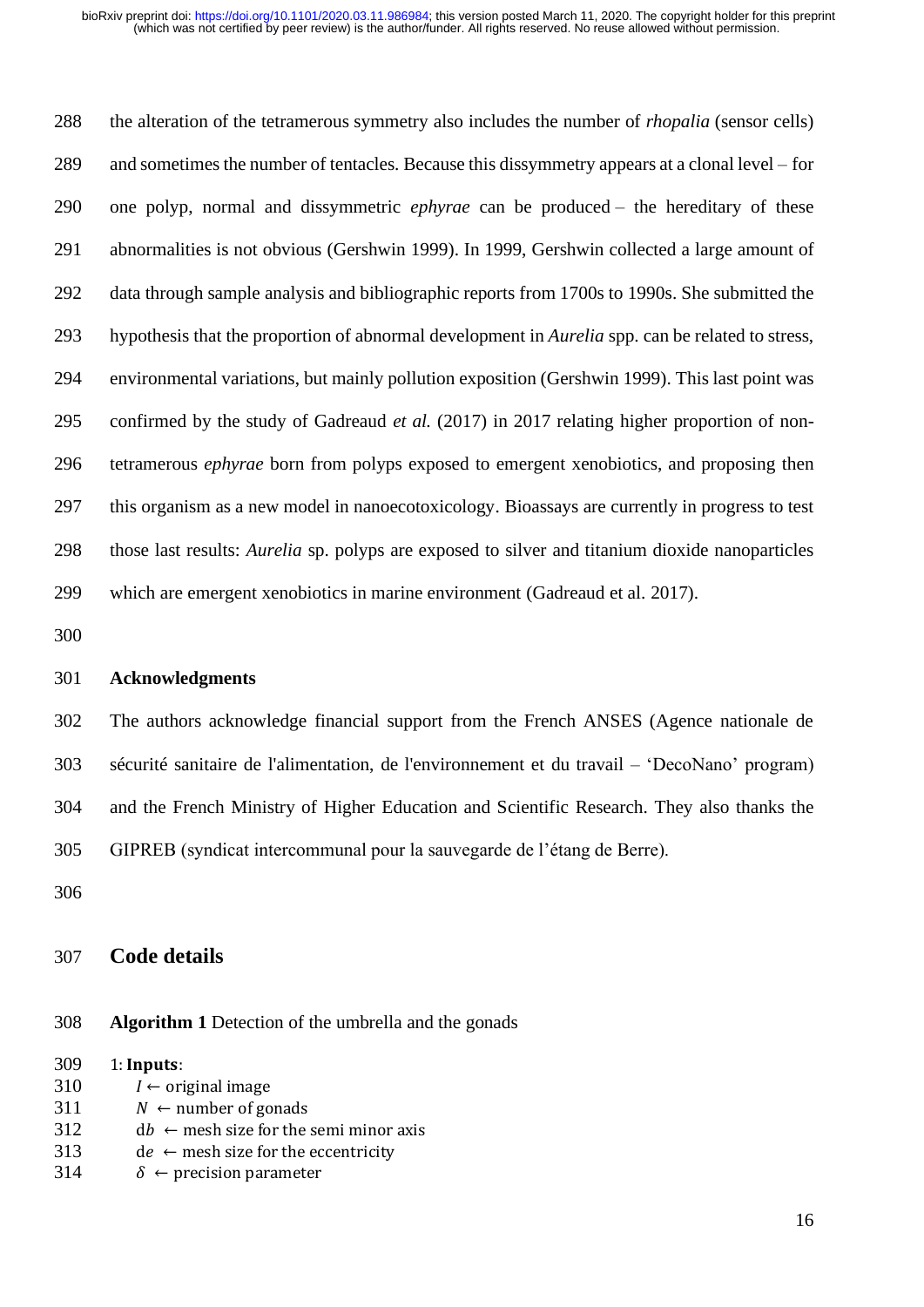| 316 |                                                                        | 2: Step 1. Pre processing                                                                  |  |  |  |
|-----|------------------------------------------------------------------------|--------------------------------------------------------------------------------------------|--|--|--|
| 317 | 3: Convert $I$ to a greyscale image                                    |                                                                                            |  |  |  |
| 318 | 4: Apply a Gaussian filter (to denoise the image), with fixed variance |                                                                                            |  |  |  |
| 319 | 5: Down sample the image (to reduce the number of pixels)              |                                                                                            |  |  |  |
| 320 |                                                                        | 6: Apply the Canny Ege detector:                                                           |  |  |  |
| 315 |                                                                        | $E \leftarrow$ binary edge image<br>$\triangleright$ Use the default parameters of Matlab. |  |  |  |
| 321 |                                                                        | 7: Step 2. Ellipses detection                                                              |  |  |  |
| 322 | 8: for $j = 0$ to N                                                    |                                                                                            |  |  |  |
| 323 |                                                                        | 9: $b \leftarrow [b_{min} : db : b_{max}]$                                                 |  |  |  |
| 324 | 10:                                                                    | $(x_{0C}, y_{0C}) \leftarrow$ approximative center of the ellipse $\varepsilon_i$          |  |  |  |
| 325 | 11:                                                                    | Initialize accumulator array:                                                              |  |  |  |
| 326 |                                                                        | $H \leftarrow 0$                                                                           |  |  |  |
| 327 | 12:                                                                    | for $x_c = x_{0c} - \delta : x_{0c} + \delta$                                              |  |  |  |
| 328 | 13:                                                                    | for $y_c = y_{0c} - \delta : y_{0c} + \delta$                                              |  |  |  |
| 329 | 14:                                                                    | for $\alpha = 0$ : $d\alpha$ : $\pi$                                                       |  |  |  |
| 330 | 15:                                                                    | for $e = 0$ : de : $e_{max}$                                                               |  |  |  |
| 331 | 16:                                                                    | for $(x, y)$                                                                               |  |  |  |
| 332 | 17:                                                                    | if $E(x, y) == 1$                                                                          |  |  |  |
| 333 | 18:                                                                    | Compute <i>b</i> such that $(x, y) \in \mathcal{E}(x_C, y_C, \alpha, e, b)$                |  |  |  |
| 334 | 19:                                                                    | Increase the counter cell of H corresponding to $(x_c, y_c, \alpha, e, b)$                 |  |  |  |
| 335 | 20:                                                                    | end if                                                                                     |  |  |  |
| 336 | 21:                                                                    | end for                                                                                    |  |  |  |
| 337 | 22:                                                                    | end for                                                                                    |  |  |  |
| 338 | 23:                                                                    | end for                                                                                    |  |  |  |
| 339 | 24:                                                                    | end for                                                                                    |  |  |  |
| 340 | 25:                                                                    | end for                                                                                    |  |  |  |
| 341 | 26:                                                                    | Keep the parameters $(x_c, y_c, \alpha, e, b)$ maximizing the counter H                    |  |  |  |
| 342 |                                                                        | 27: end for                                                                                |  |  |  |
|     |                                                                        |                                                                                            |  |  |  |

## **References**

- Accornero A, Gnerre R, Manfra L (2008) Sediment concentrations of trace metals in the Berre Lagoon (France): an assessment of contamination. Archives of Environmental Contamination and Toxicology 54:372–385 doi:10.1007/s00244-007-9049-6
- Ballard DH (1981) Generalizing the Hough transform to detect arbitrary shapes. Pattern Recognition 13:111–122 doi[:https://doi.org/10.1016/0031-3203\(81\)90009-1](https://doi.org/10.1016/0031-3203(81)90009-1)
- 350 Brusca RC, Moore W, Shuster SM (2016) Invertebrates vol  $3<sup>rd</sup>$  Edition. Sinauer Assoc. Inc., USA
- Cai Z, Chattopadhyay N, Liu WJ, Chan C, Pignol J-P, Reilly RM (2011) Optimized digital counting colonies of clonogenic assays using ImageJ software and customized macros: comparison with manual counting. International Journal of Radiation Biology 87:1135– 1146 doi:10.3109/09553002.2011.622033
- Delpy F, Pagano M, Blanchot J, Carlotti F, Thibault-Botha D (2012) Man-induced hydrological changes, metazooplankton communities and invasive species in the Berre Lagoon (Mediterranean Sea, France). Marine Pollution Bulletin 64:1921–1932 doi[:http://dx.doi.org/10.1016/j.marpolbul.2012.06.020](http://dx.doi.org/10.1016/j.marpolbul.2012.06.020)